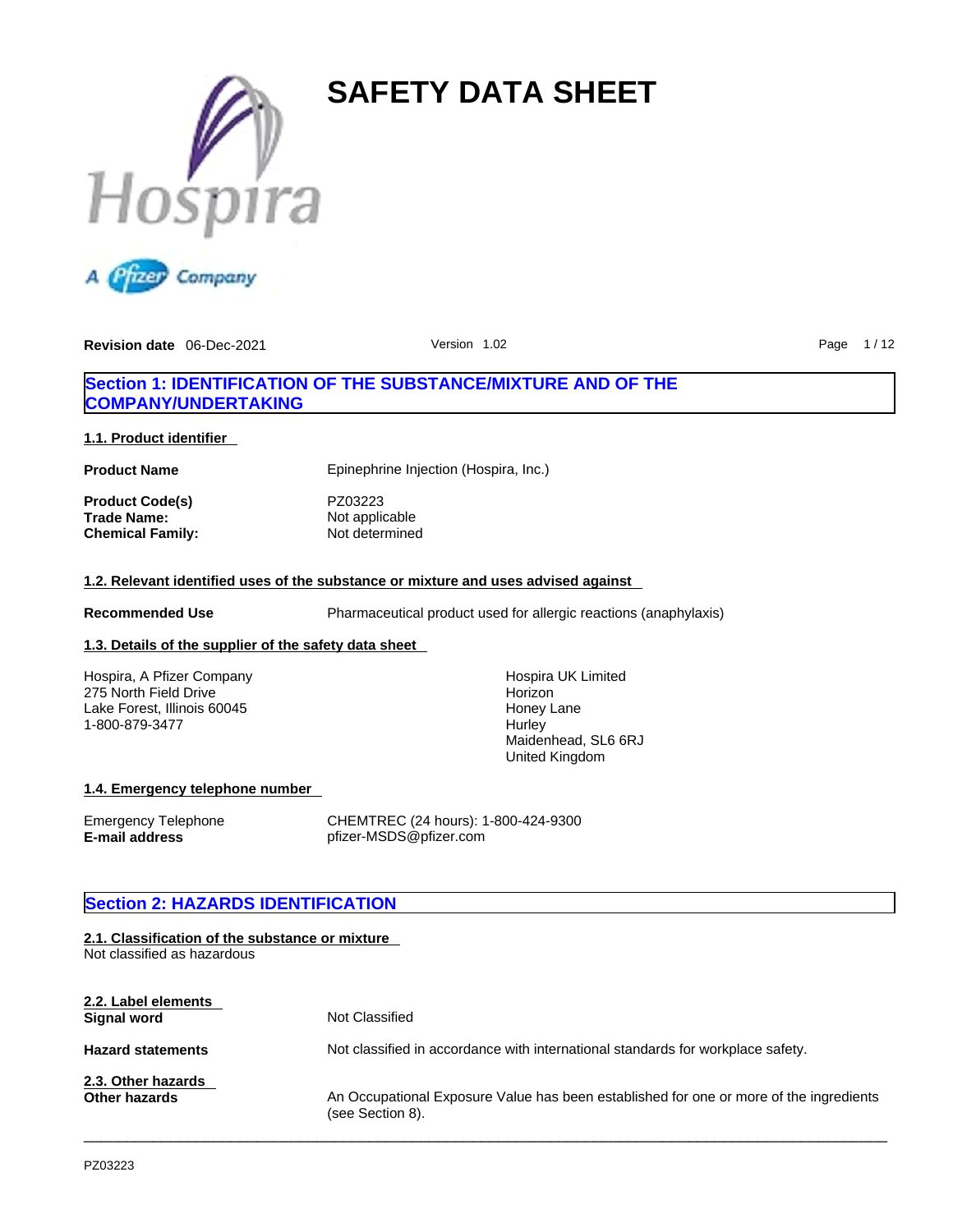\_\_\_\_\_\_\_\_\_\_\_\_\_\_\_\_\_\_\_\_\_\_\_\_\_\_\_\_\_\_\_\_\_\_\_\_\_\_\_\_\_\_\_\_\_\_\_\_\_\_\_\_\_\_\_\_\_\_\_\_\_\_\_\_\_\_\_\_\_\_\_\_\_\_\_\_\_\_\_\_\_\_\_\_\_\_\_\_\_\_\_\_\_ Product Name Epinephrine Injection (Hospira, Inc.) Page 2 / 12 Revision date 06-Dec-2021 Version 1.02

**Note:** This document has been prepared in accordance with standards for workplace safety, which require the inclusion of all known hazards of the product or its ingredients regardless of the potential risk. The precautionary statements and warnings included may not apply in all cases. Your needs may vary depending upon the potential for exposure in your workplace.

# **Section 3: COMPOSITION/INFORMATION ON INGREDIENTS**

# **3.1 Substances**

**Not applicable** 

## **3.2 Mixtures**

Hazardous

| Chemical name                       | Weight-% | <b>REACH</b><br>Registration<br>Number | EC No     | Classification<br>according to<br>Regulation<br>(EC) No.                       | Specific<br>concentration<br>limit (SCL)                                                                                                  | M-Factor             | M-Factor<br>(long-term) |
|-------------------------------------|----------|----------------------------------------|-----------|--------------------------------------------------------------------------------|-------------------------------------------------------------------------------------------------------------------------------------------|----------------------|-------------------------|
|                                     |          |                                        |           | 1272/2008<br>[CLP]                                                             |                                                                                                                                           |                      |                         |
| Sodium bisulfite<br>7631-90-5       | 2.0      |                                        | 231-548-0 | Acute Tox. 4<br>(H302)<br>(EUH031)                                             | <b>Not Listed</b>                                                                                                                         | No data<br>available | No data<br>available    |
| <b>SODIUM CHLORIDE</b><br>7647-14-5 | $\star$  |                                        | 231-598-3 | No data<br>available                                                           | <b>Not Listed</b>                                                                                                                         | No data<br>available | No data<br>available    |
| Epinephrine<br>$51 - 43 - 4$        | 1.0      |                                        | 200-098-7 | Acute Tox. 2<br>(H300)<br>Acute Tox. 2<br>(H310)                               | <b>Not Listed</b>                                                                                                                         | No data<br>available | No data<br>available    |
| + Hydrochloric Acid<br>7647-01-0    | $***$    |                                        | 231-595-7 | Acute Tox. 3<br>(H331)<br>Skin Corr. 1A<br>(H314)<br>Press, Gas                | Eye Irrit. $2::$<br>10% <= C< 25%<br>Skin Corr. 1B<br>$\therefore$ C>=25%<br>Skin Irrit. 2:<br>10% <= C< 25%<br>STOT SE 3 ::<br>$C = 10%$ | No data<br>available | No data<br>available    |
| NonHazardous                        |          |                                        |           |                                                                                |                                                                                                                                           |                      |                         |
| Chemical name                       | Weight-% | <b>REACH</b><br>Registration<br>Number | EC No     | Classification<br>according to<br>Regulation<br>(EC) No.<br>1272/2008<br>[CLP] | Specific<br>concentration<br>limit (SCL)                                                                                                  | M-Factor             | M-Factor<br>(long-term) |
| Water<br>7732-18-5                  | $\star$  |                                        | 231-791-2 | No data<br>available                                                           | <b>Not Listed</b>                                                                                                                         | No data<br>available | No data<br>available    |
| Sodium citrate<br>68-04-2           | $\star$  |                                        | 200-675-3 | No data<br>available                                                           | Not Listed                                                                                                                                | No data<br>available | No data<br>available    |

 $\_$  ,  $\_$  ,  $\_$  ,  $\_$  ,  $\_$  ,  $\_$  ,  $\_$  ,  $\_$  ,  $\_$  ,  $\_$  ,  $\_$  ,  $\_$  ,  $\_$  ,  $\_$  ,  $\_$  ,  $\_$  ,  $\_$  ,  $\_$  ,  $\_$  ,  $\_$  ,  $\_$  ,  $\_$  ,  $\_$  ,  $\_$  ,  $\_$  ,  $\_$  ,  $\_$  ,  $\_$  ,  $\_$  ,  $\_$  ,  $\_$  ,  $\_$  ,  $\_$  ,  $\_$  ,  $\_$  ,  $\_$  ,  $\_$  ,

## **Full text of H- and EUH-phrases: see section 16**

*Acute Toxicity Estimate No information available*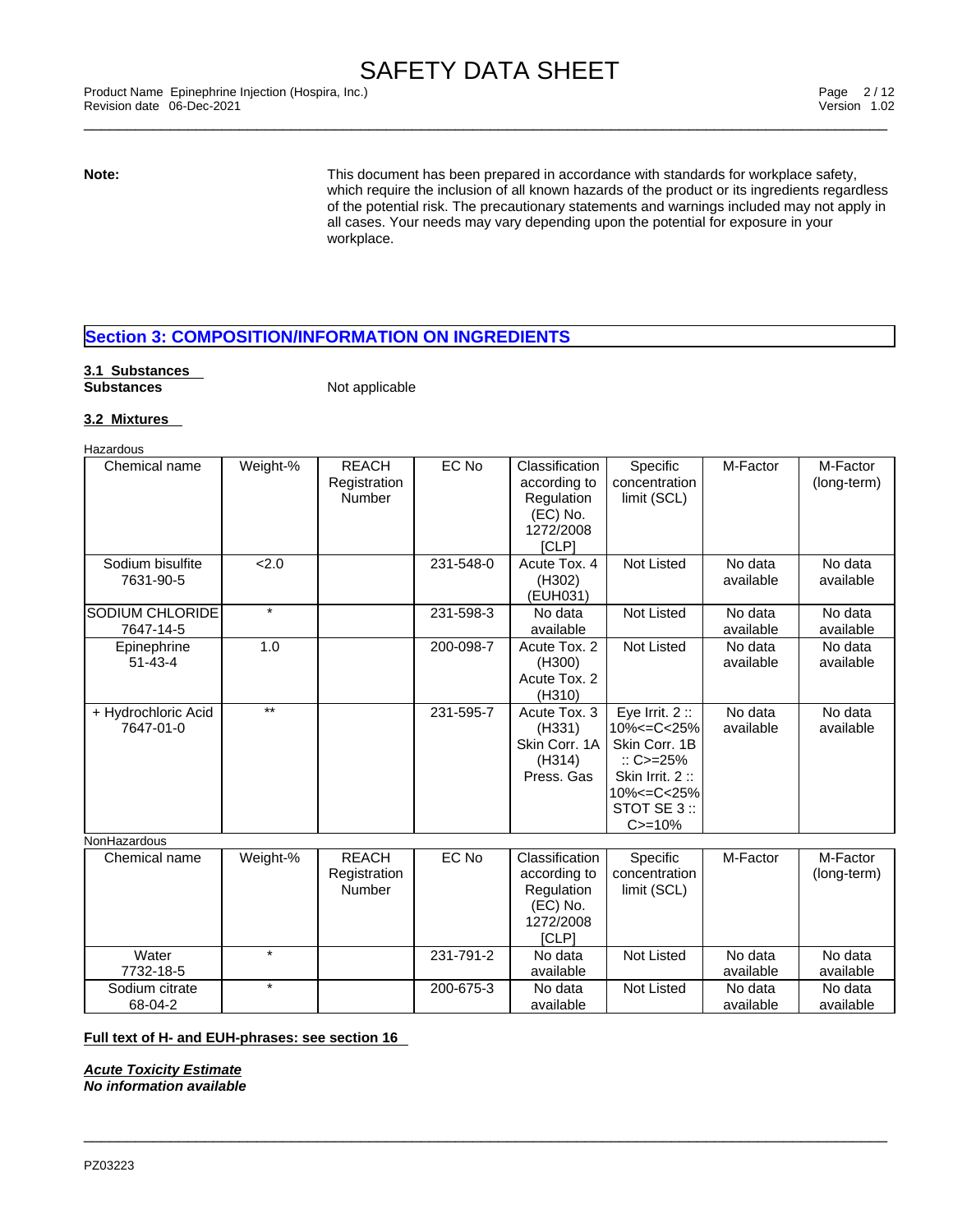\_\_\_\_\_\_\_\_\_\_\_\_\_\_\_\_\_\_\_\_\_\_\_\_\_\_\_\_\_\_\_\_\_\_\_\_\_\_\_\_\_\_\_\_\_\_\_\_\_\_\_\_\_\_\_\_\_\_\_\_\_\_\_\_\_\_\_\_\_\_\_\_\_\_\_\_\_\_\_\_\_\_\_\_\_\_\_\_\_\_\_\_\_ Product Name Epinephrine Injection (Hospira, Inc.) Page 3 / 12 Revision date 06-Dec-2021 Version 1.02

| Chemical name       | Oral LD50         | Dermal LD50       | Inhalation LC50 - 4 | I Inhalation LC50 - 4 I | Inhalation LC50 - 4 |
|---------------------|-------------------|-------------------|---------------------|-------------------------|---------------------|
|                     |                   |                   | hour - dust/mist -  | hour - vapor - mg/L     | hour - gas - ppm    |
|                     |                   |                   | mg/L                |                         |                     |
| Water               | 89838.9           | No data available | No data available   | No data available       | No data available   |
| 7732-18-5           |                   |                   |                     |                         |                     |
| Sodium bisulfite    | 1310              | No data available | No data available   | No data available       | No data available   |
| 7631-90-5           |                   |                   |                     |                         |                     |
| SODIUM CHLORIDE     | 3000              | 10000             | No data available   | No data available       | No data available   |
| 7647-14-5           |                   |                   |                     |                         |                     |
| Epinephrine         | No data available | 62                | No data available   | No data available       | No data available   |
| $51 - 43 - 4$       |                   |                   |                     |                         |                     |
| + Hydrochloric Acid | 238               | 5010              | No data available   | No data available       | 563.3022            |
| 7647-01-0           |                   |                   |                     |                         |                     |

# **Additional information** \* Proprietary \*\* to adjust pH

Ingredient(s) indicated as hazardous have been assessed under standards for workplace safety. In accordance with 29 CFR 1910.1200, the exact percentage composition of this mixture has been withheld as a trade secret.

# **Section 4: FIRST AID MEASURES**

## **4.1. Description of first aid measures**

| <b>Inhalation</b>                                                | Remove to fresh air. Seek immediate medical attention/advice.                                                                                                                            |
|------------------------------------------------------------------|------------------------------------------------------------------------------------------------------------------------------------------------------------------------------------------|
| Eye contact                                                      | Rinse thoroughly with plenty of water for at least 15 minutes, lifting lower and upper eyelids.<br>Consult a physician.                                                                  |
| <b>Skin contact</b>                                              | Remove contaminated clothing. Flush area with large amounts of water. Use soap. Seek<br>medical attention.                                                                               |
| Ingestion                                                        | Never give anything by mouth to an unconscious person. Wash out mouth with water. Do<br>not induce vomiting unless directed by medical personnel. Seek medical attention<br>immediately. |
| 4.2. Most important symptoms and effects, both acute and delayed |                                                                                                                                                                                          |
| Most important symptoms and<br>effects                           | For information on potential signs and symptoms of exposure, See Section 2 - Hazards<br>Identification and/or Section 11 - Toxicological Information.                                    |
|                                                                  | 4.3. Indication of any immediate medical attention and special treatment needed                                                                                                          |
| <b>Note to physicians</b>                                        | None.                                                                                                                                                                                    |
| <b>Section 5: FIRE-FIGHTING MEASURES</b>                         |                                                                                                                                                                                          |
| 5.1. Extinguishing media                                         |                                                                                                                                                                                          |
| Suitable Extinguishing Media                                     | Dry chemical, CO2, alcohol-resistant foam or water spray.                                                                                                                                |
| 5.2. Special hazards arising from the substance or mixture       |                                                                                                                                                                                          |
| Specific hazards arising from the<br>chemical                    | Fine particles (such as mists) may fuel fires/explosions.                                                                                                                                |
| <b>Hazardous combustion products</b>                             | Formation of toxic gases is possible during heating or fire.                                                                                                                             |
|                                                                  |                                                                                                                                                                                          |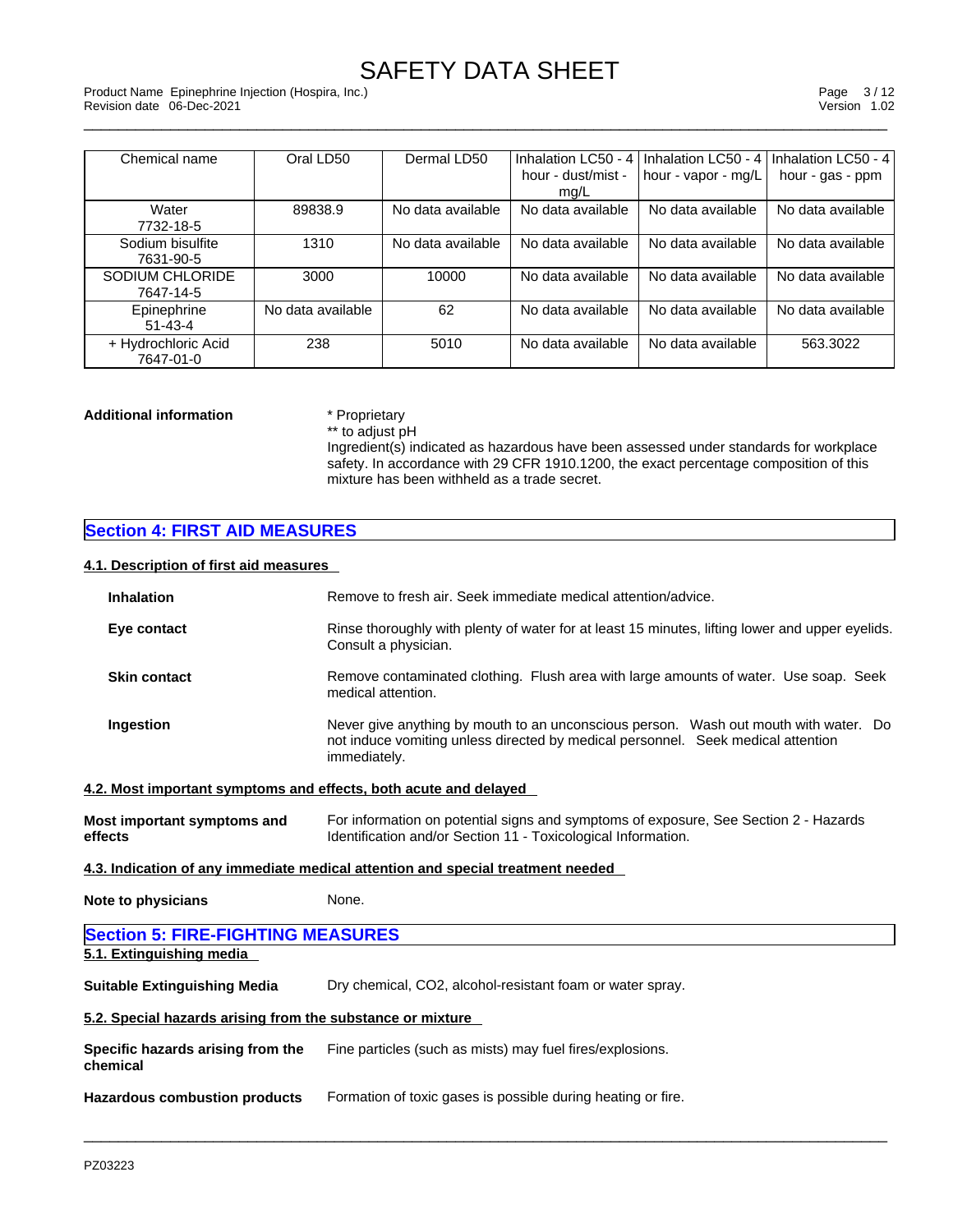\_\_\_\_\_\_\_\_\_\_\_\_\_\_\_\_\_\_\_\_\_\_\_\_\_\_\_\_\_\_\_\_\_\_\_\_\_\_\_\_\_\_\_\_\_\_\_\_\_\_\_\_\_\_\_\_\_\_\_\_\_\_\_\_\_\_\_\_\_\_\_\_\_\_\_\_\_\_\_\_\_\_\_\_\_\_\_\_\_\_\_\_\_ Product Name Epinephrine Injection (Hospira, Inc.) Page 4 / 12 Revision date 06-Dec-2021 Version 1.02

#### **5.3. Advice for firefighters**

| Special protective equipment for | Firefighters should wear self-contained breathing apparatus and full firefighting turnout |
|----------------------------------|-------------------------------------------------------------------------------------------|
| fire-fighters                    | gear. Use personal protection equipment.                                                  |

# **Section 6: ACCIDENTAL RELEASE MEASURES**

#### **6.1. Personal precautions, protective equipment and emergency procedures**

| <b>Personal precautions</b>                               | Personnel involved in clean-up should wear appropriate personal protective equipment (see<br>Section 8). Minimize exposure.                                                         |
|-----------------------------------------------------------|-------------------------------------------------------------------------------------------------------------------------------------------------------------------------------------|
| For emergency responders                                  | Use personal protection recommended in Section 8.                                                                                                                                   |
| 6.2. Environmental precautions                            |                                                                                                                                                                                     |
| <b>Environmental precautions</b>                          | Place waste in an appropriately labeled, sealed container for disposal. Care should be<br>taken to avoid environmental release.                                                     |
| 6.3. Methods and material for containment and cleaning up |                                                                                                                                                                                     |
| <b>Methods for containment</b><br>Methods for cleaning up | Prevent further leakage or spillage if safe to do so.<br>Contain the source of spill if it is safe to do so. Collect spill with absorbent material. Clean<br>spill area thoroughly. |
| <b>Prevention of secondary hazards</b>                    | Clean contaminated objects and areas thoroughly observing environmental regulations.                                                                                                |
| 6.4. Reference to other sections                          |                                                                                                                                                                                     |
| <b>Reference to other sections</b>                        | See section 8 for more information. See section 13 for more information.                                                                                                            |
| <b>Section 7: HANDLING AND STORAGE</b>                    |                                                                                                                                                                                     |

# **7.1. Precautions for safe handling**

#### **Advice on safe handling**

Avoid breathing vapor or mist. Avoid contact with eyes, skin and clothing. When handling, use appropriate personal protective equipment (see Section 8). Wash thoroughly after handling. Releases to the environment should be avoided. Review and implement appropriate technical and procedural waste water and waste disposal measures to prevent occupational exposure or environmental releases. Potential points of process emissions of this material to the atmosphere should be controlled with dust collectors, HEPA filtration systems or other equivalent controls.

 $\_$  ,  $\_$  ,  $\_$  ,  $\_$  ,  $\_$  ,  $\_$  ,  $\_$  ,  $\_$  ,  $\_$  ,  $\_$  ,  $\_$  ,  $\_$  ,  $\_$  ,  $\_$  ,  $\_$  ,  $\_$  ,  $\_$  ,  $\_$  ,  $\_$  ,  $\_$  ,  $\_$  ,  $\_$  ,  $\_$  ,  $\_$  ,  $\_$  ,  $\_$  ,  $\_$  ,  $\_$  ,  $\_$  ,  $\_$  ,  $\_$  ,  $\_$  ,  $\_$  ,  $\_$  ,  $\_$  ,  $\_$  ,  $\_$  ,

**General hygiene considerations** Handle in accordance with good industrial hygiene and safety practice.

#### **7.2. Conditions for safe storage, including any incompatibilities**

**Storage Conditions** Store as directed by product packaging.

**7.3. Specific end use(s)** 

**Specific use(s)** Pharmaceutical drug product.

### **Section 8: EXPOSURE CONTROLS/PERSONAL PROTECTION**

#### **8.1. Control parameters**

#### **Exposure Limits**

Refer to available public information for specific member state Occupational Exposure Limits.

| 5 mg/m $3$ |
|------------|
| 5 mg/m $3$ |
|            |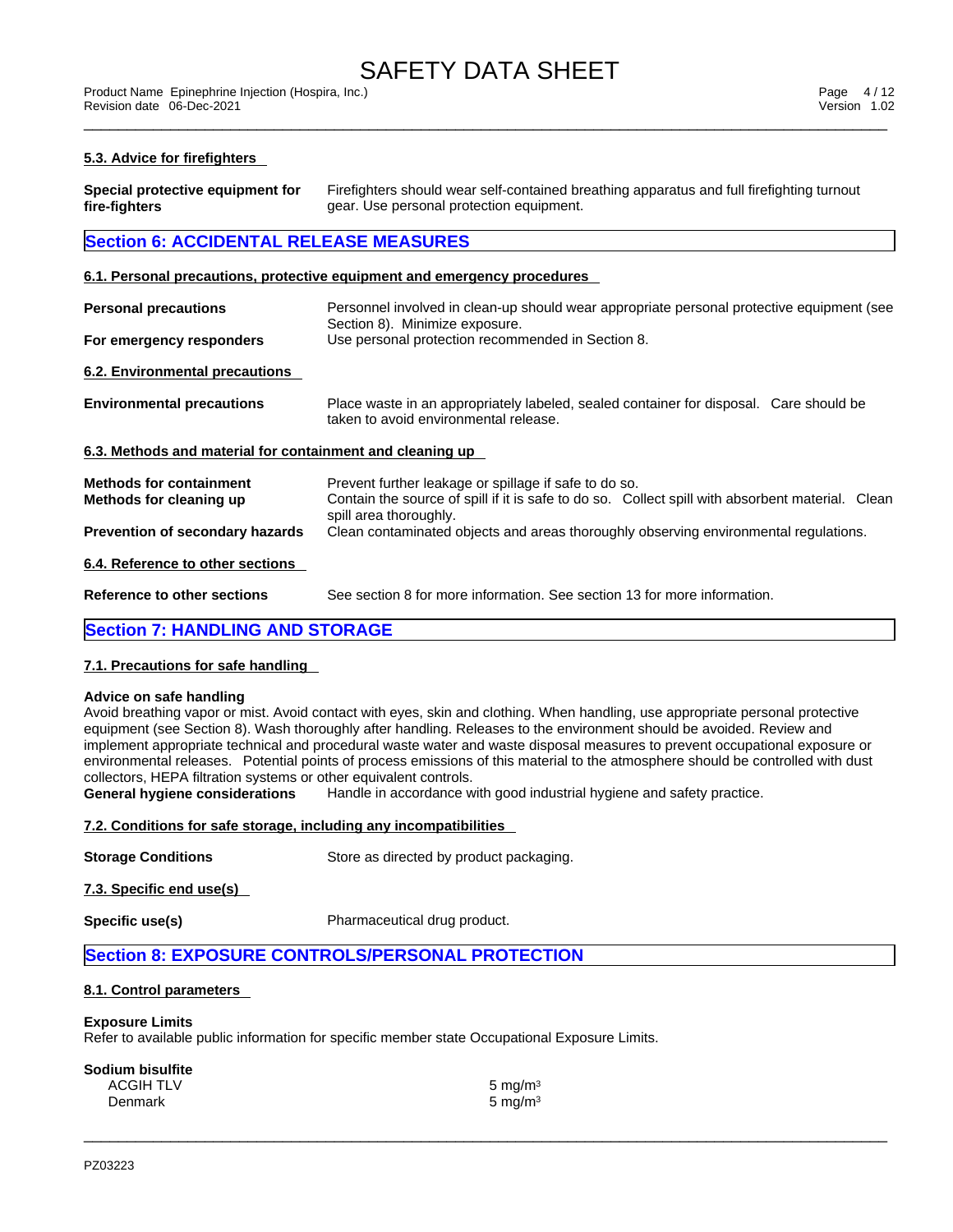\_\_\_\_\_\_\_\_\_\_\_\_\_\_\_\_\_\_\_\_\_\_\_\_\_\_\_\_\_\_\_\_\_\_\_\_\_\_\_\_\_\_\_\_\_\_\_\_\_\_\_\_\_\_\_\_\_\_\_\_\_\_\_\_\_\_\_\_\_\_\_\_\_\_\_\_\_\_\_\_\_\_\_\_\_\_\_\_\_\_\_\_\_ Product Name Epinephrine Injection (Hospira, Inc.) Page 5 / 12 Revision date 06-Dec-2021 Version 1.02

| France                     | $5$ mg/m $3$                          |
|----------------------------|---------------------------------------|
| Ireland                    | 5 mg/m $3$                            |
|                            | STEL: 15 mg/m <sup>3</sup>            |
| Russia                     | MAC: $5 \text{ mg/m}^3$               |
| Spain                      | 5 mg/ $m3$                            |
| Switzerland                | $5 \text{ mg/m}^3$                    |
| <b>OSHA PEL</b>            | (vacated) TWA: 5 mg/m <sup>3</sup>    |
| United Kingdom             | TWA: $5 \text{ mg/m}^3$               |
|                            | STEL: 15 mg/m <sup>3</sup>            |
| <b>SODIUM CHLORIDE</b>     |                                       |
| Latvia                     | 5 mg/m $3$                            |
| Russia                     | MAC: $5 \text{ mg/m}^3$               |
|                            |                                       |
| + Hydrochloric Acid        |                                       |
| <b>ACGIH OEL (Ceiling)</b> | 2 ppm                                 |
| <b>ACGIH TLV</b>           | Ceiling: 2 ppm                        |
| Austria                    | 5 ppm                                 |
|                            | 8 mg/m $3$                            |
|                            | STEL 10 ppm                           |
|                            | STEL 15 mg/m <sup>3</sup>             |
| <b>Bulgaria</b>            | STEL: 10 ppm                          |
|                            | STEL: 15.0 mg/m <sup>3</sup>          |
|                            | 5 ppm                                 |
|                            | 8.0 mg/m $3$                          |
| Czech Republic             | 8 mg/m $3$                            |
|                            | Ceiling: 15 mg/m <sup>3</sup>         |
| Denmark                    | Ceiling: 5 ppm                        |
|                            | Ceiling: 8 mg/m <sup>3</sup>          |
| Estonia                    | 5 ppm                                 |
|                            | 8 mg/m $3$                            |
|                            | STEL: 10 ppm                          |
|                            | STEL: 15 mg/m <sup>3</sup>            |
| European Union             | TWA: 5 ppm                            |
|                            | TWA: $8 \text{ mg/m}^3$               |
|                            | STEL: 10 ppm                          |
|                            | STEL: 15 mg/m <sup>3</sup>            |
| Finland                    | STEL: 5 ppm                           |
|                            | STEL: 7.6 mg/m <sup>3</sup>           |
|                            |                                       |
| Germany                    | 2 ppm                                 |
|                            | 3.0 mg/ $m3$<br>Ceiling / Peak: 4 ppm |
|                            |                                       |
|                            | Ceiling / Peak: 6 mg/m <sup>3</sup>   |
| Germany                    | 2 ppm                                 |
|                            | $3$ mg/m <sup>3</sup>                 |
| Hungary                    | 8 mg/m $3$                            |
|                            | STEL: 16 mg/m <sup>3</sup>            |
| Ireland                    | 8 mg/m $3$                            |
|                            | 5 ppm                                 |
|                            | STEL: 10 ppm                          |
|                            | STEL: 15 mg/m <sup>3</sup>            |
| Italy                      | 5 ppm                                 |
|                            | 8 mg/m $3$                            |
|                            | STEL: 10 ppm                          |
|                            | STEL: 15 mg/m <sup>3</sup>            |
| Ceiling Limit Value        | 2 ppm                                 |
|                            | 3.0 mg/ $m3$                          |
| Latvia                     | 5 ppm                                 |
|                            | 8 mg/m $3$                            |
|                            | STEL: 10 ppm                          |
|                            | STEL: 15 mg/m <sup>3</sup>            |
| Netherlands                | 8 mg/m $3$                            |
|                            |                                       |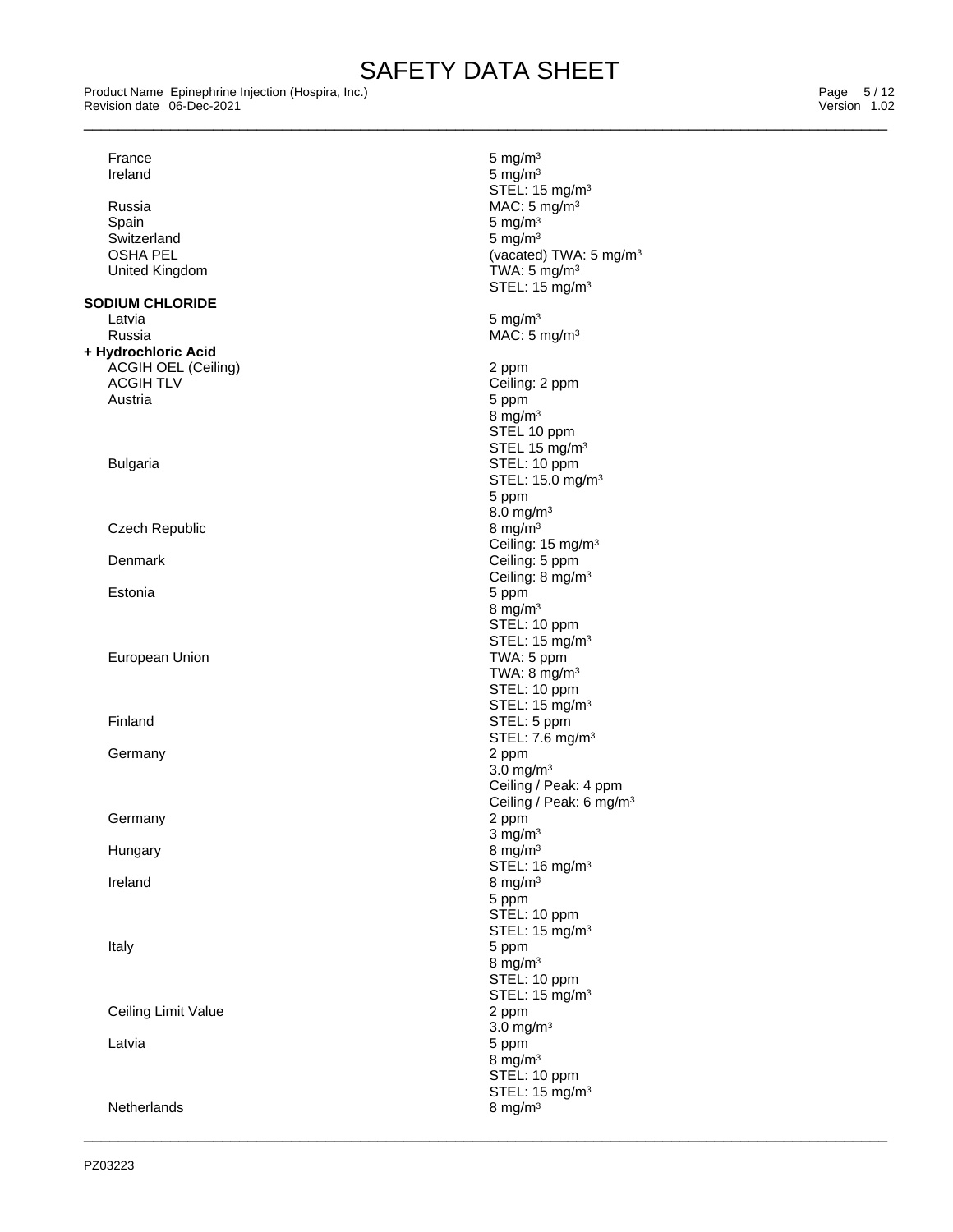\_\_\_\_\_\_\_\_\_\_\_\_\_\_\_\_\_\_\_\_\_\_\_\_\_\_\_\_\_\_\_\_\_\_\_\_\_\_\_\_\_\_\_\_\_\_\_\_\_\_\_\_\_\_\_\_\_\_\_\_\_\_\_\_\_\_\_\_\_\_\_\_\_\_\_\_\_\_\_\_\_\_\_\_\_\_\_\_\_\_\_\_\_ Product Name Epinephrine Injection (Hospira, Inc.) Page 6 / 12 Revision date 06-Dec-2021 Version 1.02

| Poland                                             |                                           | STEL: $15 \text{ mg/m}^3$<br>STEL: 10 mg/m <sup>3</sup>                                                                                                                            |
|----------------------------------------------------|-------------------------------------------|------------------------------------------------------------------------------------------------------------------------------------------------------------------------------------|
|                                                    |                                           | 5 mg/ $m3$                                                                                                                                                                         |
| Romania                                            |                                           | 5 ppm<br>8 mg/m $3$                                                                                                                                                                |
|                                                    |                                           | STEL: 10 ppm                                                                                                                                                                       |
|                                                    |                                           | STEL: 15 mg/m <sup>3</sup>                                                                                                                                                         |
| Russia<br>Slovakia                                 |                                           | MAC: $5 \text{ mg/m}^3$                                                                                                                                                            |
|                                                    |                                           | 5 ppm<br>$8.0 \,\mathrm{mg/m^3}$                                                                                                                                                   |
| Spain                                              |                                           | 5 ppm                                                                                                                                                                              |
|                                                    |                                           | 7.6 mg/m $3$                                                                                                                                                                       |
|                                                    |                                           | STEL: 10 ppm                                                                                                                                                                       |
| Switzerland                                        |                                           | STEL: 15 mg/m <sup>3</sup><br>2 ppm                                                                                                                                                |
|                                                    |                                           | $3$ mg/m $3$                                                                                                                                                                       |
|                                                    |                                           | STEL: 4 ppm                                                                                                                                                                        |
|                                                    |                                           | STEL: 6 $mg/m3$                                                                                                                                                                    |
| U.S. - OSHA - Final PELs - Ceiling Limits          |                                           | 5 ppm<br>7 mg/m $3$                                                                                                                                                                |
| <b>OSHA PEL</b>                                    |                                           | (vacated) Ceiling: 5 ppm                                                                                                                                                           |
|                                                    |                                           | (vacated) Ceiling: 7 mg/m <sup>3</sup>                                                                                                                                             |
|                                                    |                                           | Ceiling: 5 ppm                                                                                                                                                                     |
| <b>United Kingdom</b>                              |                                           | Ceiling: 7 mg/m <sup>3</sup><br>TWA: 1 ppm                                                                                                                                         |
|                                                    |                                           | TWA: $2 \text{ mg/m}^3$                                                                                                                                                            |
|                                                    |                                           | STEL: 5 ppm                                                                                                                                                                        |
|                                                    |                                           | STEL: 8 mg/m <sup>3</sup>                                                                                                                                                          |
| <b>SODIUM CHLORIDE</b>                             |                                           |                                                                                                                                                                                    |
| <b>Pfizer Occupational Exposure</b>                |                                           | OEB 1 (control exposure to the range of $1000\mu\text{g/m}^3$ to $3000\mu\text{g/m}^3$ )                                                                                           |
| Band (OEB):                                        |                                           |                                                                                                                                                                                    |
| <b>Epinephrine</b>                                 |                                           |                                                                                                                                                                                    |
| <b>Pfizer Occupational Exposure</b><br>Band (OEB): | precautions to protect from skin contact) | OEB 4 - Skin (control exposure to the range of $1 u g/m3$ to <10ug/m <sup>3</sup> , provide additional                                                                             |
| 8.2. Exposure controls                             |                                           |                                                                                                                                                                                    |
|                                                    |                                           |                                                                                                                                                                                    |
| <b>Engineering controls</b>                        |                                           | Engineering controls should be used as the primary means to control exposures. General                                                                                             |
|                                                    |                                           | room ventilation is adequate unless the process generates dust, mist or fumes. Keep<br>airborne contamination levels below the exposure limits listed above in this section.       |
|                                                    |                                           |                                                                                                                                                                                    |
| <b>Environmental exposure controls</b>             | No information available.                 |                                                                                                                                                                                    |
| Personal protective equipment                      |                                           | Refer to applicable national standards and regulations in the selection and use of personal                                                                                        |
|                                                    |                                           | protective equipment (PPE). Contact your safety and health professional or safety                                                                                                  |
|                                                    |                                           | equipment supplier for assistance in selecting the correct protective clothing/equipment<br>based on an assessment of the workplace conditions, other chemicals used or present in |
|                                                    |                                           | the workplace and specific operational processes.                                                                                                                                  |
|                                                    |                                           |                                                                                                                                                                                    |
| <b>Eye/face protection</b>                         |                                           | Wear safety glasses or goggles if eye contact is possible. (Eye protection must meet the                                                                                           |
|                                                    |                                           | standards in accordance with EN166, ANSI Z87.1 or international equivalent.).                                                                                                      |
| <b>Hand protection</b>                             |                                           | Impervious disposable gloves (e.g. Nitrile, etc.) (double recommended) if skin contact with                                                                                        |
|                                                    |                                           | drug product is possible and for bulk processing operations. (Protective gloves must meet                                                                                          |
|                                                    |                                           | the standards in accordance with EN374, ASTM F1001 or international equivalent.).                                                                                                  |
|                                                    |                                           | Wear impervious protective clothing to prevent skin contact – consider use of disposable                                                                                           |
| Skin and body protection                           |                                           | clothing where appropriate. (Protective clothing must meet the standards in accordance                                                                                             |
|                                                    |                                           | with EN13982, ANSI 103 or international equivalent.).                                                                                                                              |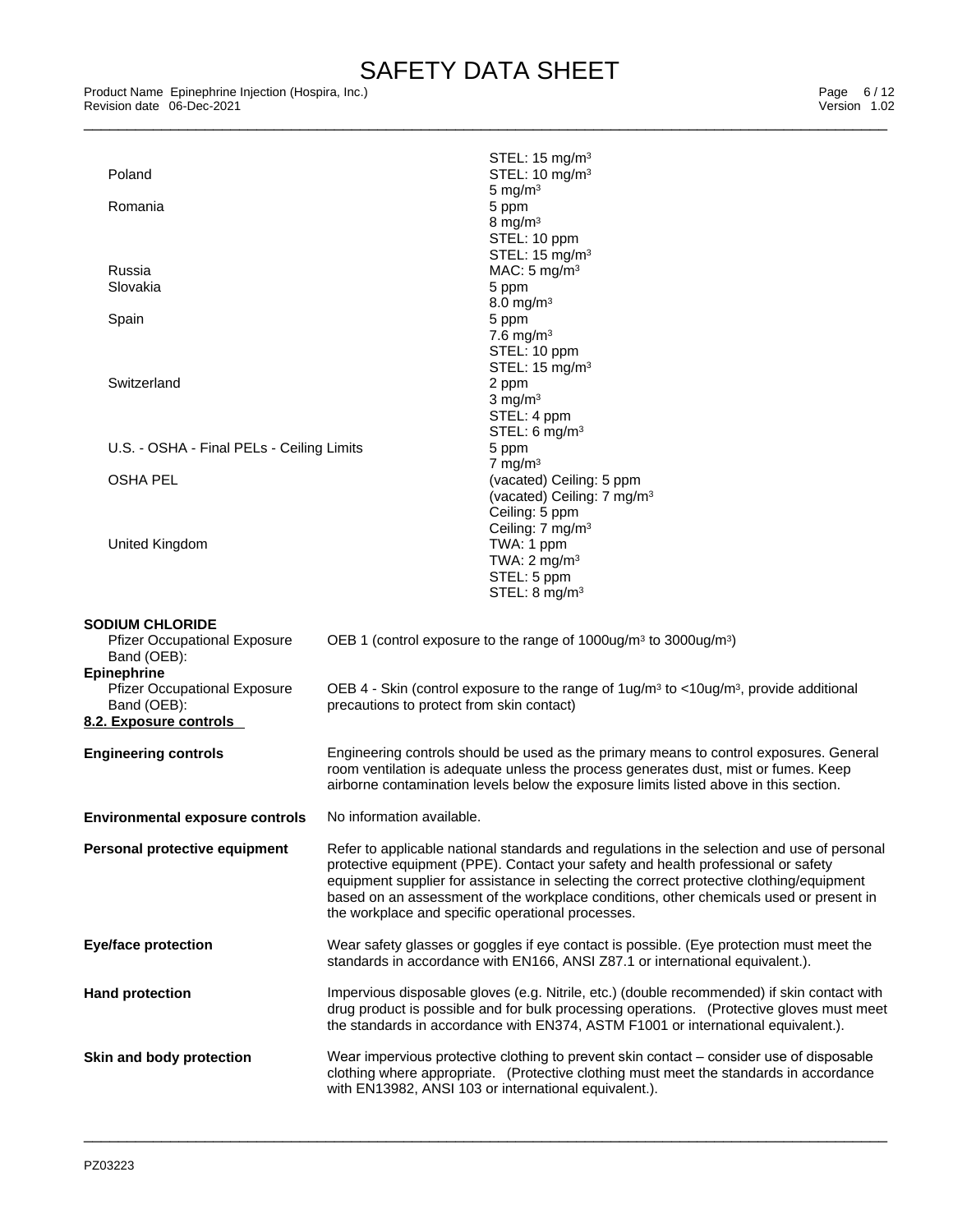\_\_\_\_\_\_\_\_\_\_\_\_\_\_\_\_\_\_\_\_\_\_\_\_\_\_\_\_\_\_\_\_\_\_\_\_\_\_\_\_\_\_\_\_\_\_\_\_\_\_\_\_\_\_\_\_\_\_\_\_\_\_\_\_\_\_\_\_\_\_\_\_\_\_\_\_\_\_\_\_\_\_\_\_\_\_\_\_\_\_\_\_\_ Product Name Epinephrine Injection (Hospira, Inc.) Page 7 / 12 Revision date 06-Dec-2021 Version 1.02

**Respiratory protection** Under normal conditions of use, if the applicable Occupational Exposure Limit (OEL) is exceeded, wear an appropriate respirator with a protection factor sufficient to control exposures to below the OEL (e.g. particulate respirator with a full mask,P3 filter). (Respirators must meet the standards in accordance with EN136, EN143, ASTM F2704-10 or international equivalent.).

**General hygiene considerations** Handle in accordance with good industrial hygiene and safety practice.

# **Section 9: PHYSICAL AND CHEMICAL PROPERTIES**

| 9.1. Information on basic physical and chemical properties |                           |
|------------------------------------------------------------|---------------------------|
| <b>Physical state</b>                                      | Liquid                    |
| Color                                                      | <b>Clear Colorless</b>    |
| Odor                                                       | No information available. |
| <b>Odor threshold</b>                                      | No information available  |
| <b>Molecular formula</b>                                   | Mixture                   |
| <b>Molecular weight</b>                                    | Mixture                   |
|                                                            |                           |
| <b>Property</b>                                            | <b>Values</b>             |
| рH                                                         | $2.2 - 5.0$               |
| Melting point / freezing point                             | No data available         |
| Boiling point / boiling range                              |                           |
| <b>Flash point</b>                                         | No information available  |
| <b>Evaporation rate</b>                                    | No data available         |
| <b>Flammability (solid, gas)</b>                           | No data available         |
| <b>Flammability Limit in Air</b>                           |                           |
| <b>Upper flammability limit:</b>                           | No data available         |
| Lower flammability limit:                                  | No data available         |
|                                                            |                           |
|                                                            |                           |
| Vapor pressure                                             | No data available         |
| <b>Vapor density</b>                                       | No data available         |
| <b>Relative density</b>                                    | $-1$                      |
| <b>Water solubility</b>                                    | No data available         |
| Solubility(ies)                                            | Soluble Water             |
| <b>Partition coefficient</b>                               | No data available         |
| <b>Autoignition temperature</b>                            | No data available         |
| <b>Decomposition temperature</b>                           | No data available         |
| <b>Kinematic viscosity</b>                                 | No data available         |
| <b>Dynamic viscosity</b>                                   | No data available         |
| <b>Particle characteristics</b>                            |                           |
| <b>Particle Size</b>                                       | No information available  |
| <b>Particle Size Distribution</b>                          | No information available  |
| <b>Explosive properties</b>                                | No information available  |

# **9.2. Other information**

No information available

**9.2.1. Information with regard to physical hazard classes** No information available

### **9.2.2. Other safety characteristics**

No information available

# **Section 10: STABILITY AND REACTIVITY**

| Liauid                   |
|--------------------------|
| Clear Colorless          |
| No information available |
| No information available |
| Mixture                  |
| Mixture                  |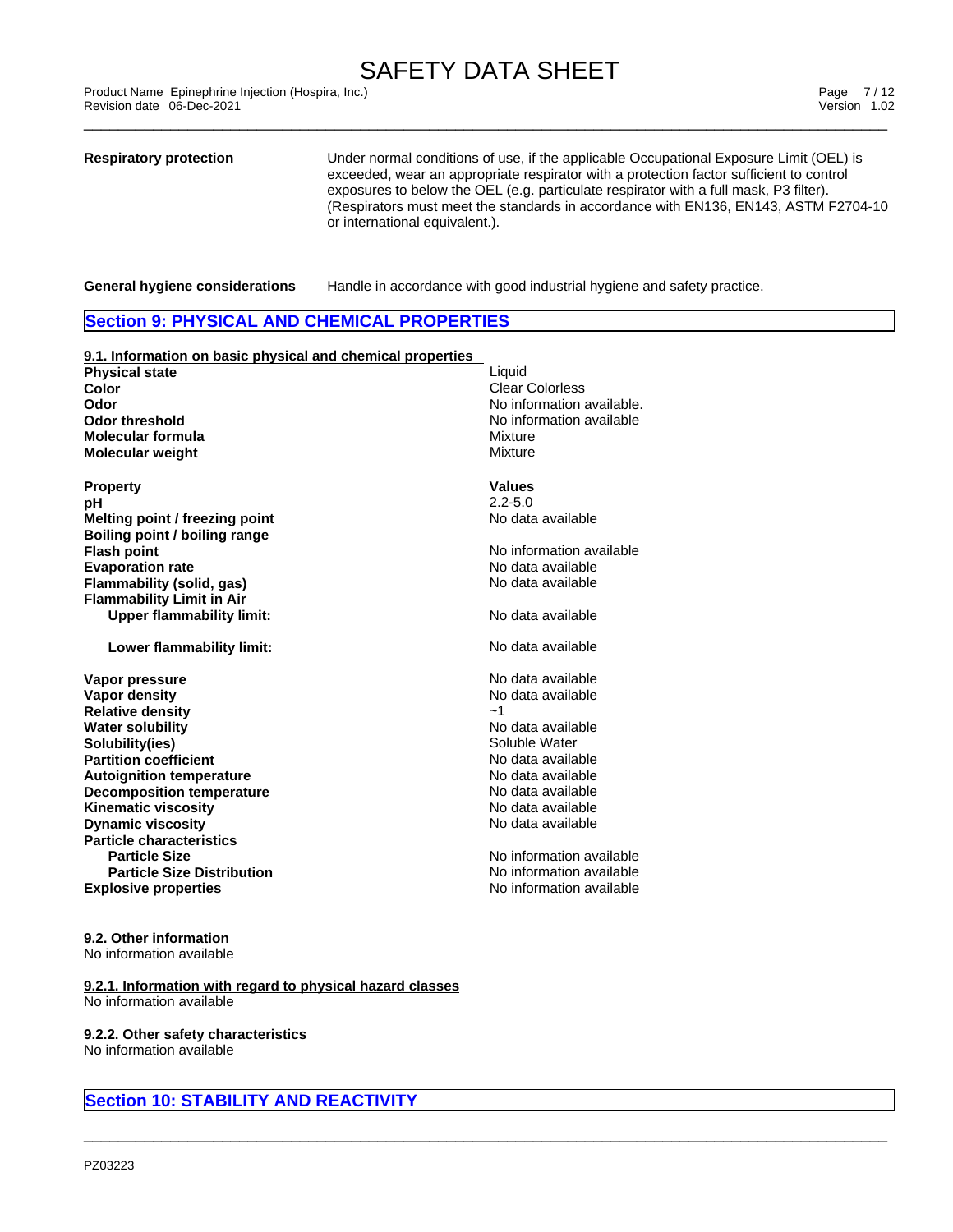\_\_\_\_\_\_\_\_\_\_\_\_\_\_\_\_\_\_\_\_\_\_\_\_\_\_\_\_\_\_\_\_\_\_\_\_\_\_\_\_\_\_\_\_\_\_\_\_\_\_\_\_\_\_\_\_\_\_\_\_\_\_\_\_\_\_\_\_\_\_\_\_\_\_\_\_\_\_\_\_\_\_\_\_\_\_\_\_\_\_\_\_\_ Product Name Epinephrine Injection (Hospira, Inc.) Page 8 / 12 Revision date 06-Dec-2021 Version 1.02

| 10.1. Reactivity                                                    |                                                                    |
|---------------------------------------------------------------------|--------------------------------------------------------------------|
| <b>Reactivity</b>                                                   | No data available.                                                 |
| 10.2. Chemical stability                                            |                                                                    |
| <b>Stability</b>                                                    | Stable under normal conditions.                                    |
| <b>Explosion data</b>                                               |                                                                    |
| <b>Sensitivity to Mechanical Impact No data available.</b>          |                                                                    |
| <b>Sensitivity to Static Discharge</b> No data available.           |                                                                    |
| 10.3. Possibility of hazardous reactions                            |                                                                    |
| <b>Possibility of hazardous reactions</b> No information available. |                                                                    |
| 10.4. Conditions to avoid                                           |                                                                    |
| <b>Conditions to avoid</b>                                          | Fine particles (such as dust and mists) may fuel fires/explosions. |
| 10.5. Incompatible materials<br>Incompatible materials              | As a precautionary measure, keep away from strong oxidizers.       |

**10.6. Hazardous decomposition products Hazardous decomposition products** No data available.

# **Section 11: TOXICOLOGICAL INFORMATION**

### **11.1. Information on hazard classes as defined in Regulation (EC) No 1272/2008**

| <b>General Information:</b>    | The information included in this section describes the potential hazards of the individual  |
|--------------------------------|---------------------------------------------------------------------------------------------|
|                                | ingredients                                                                                 |
| <b>Short term</b>              | May be absorbed through the skin and cause systemic effects. May be absorbed through        |
|                                | mucous membranes and cause systemic effects.                                                |
| <b>Known Clinical Effects:</b> | Adverse effects associated with therapeutic use include increased heart rate (tachycardia), |
|                                | palpitations, sweating, nausea, vomiting, difficulty breathing, dizziness, weakness,        |
|                                | headache, anxiety, nervousness.                                                             |

### **Acute Toxicity: (Species, Route, End Point, Dose)**

**SODIUM CHLORIDE**

Rat Sub-tenon injection (eye) LC50/1hr > 42 g/m<sup>3</sup> Rat Oral LD 50 3 g/kg Mouse Oral LD 50 4 g/kg Rabbit Dermal LD 50 > 10 g/kg **Epinephrine**  Rat Dermal LD50 62 mg/kg Rat Oral LD50 30 mg/kg

| Chemical name       | Oral LD50<br>Dermal LD50 |                          | Inhalation LC50         |
|---------------------|--------------------------|--------------------------|-------------------------|
| Water               | $> 90$ mL/kg (Rat)       |                          |                         |
| Sodium bisulfite    | $= 1310$ mg/kg (Rat)     |                          |                         |
| SODIUM CHLORIDE     | $=$ 3 g/kg (Rat)         | $> 10000$ mg/kg (Rabbit) | $> 42$ mg/L (Rat) 1 h   |
| Epinephrine         |                          | Rat)<br>$= 62$ mg/kg     |                         |
| + Hydrochloric Acid | 238 - 277 mg/kg (Rat)    | $>$ 5010 mg/kg (Rabbit)  | $= 1.68$ mg/L (Rat) 1 h |

 $\_$  ,  $\_$  ,  $\_$  ,  $\_$  ,  $\_$  ,  $\_$  ,  $\_$  ,  $\_$  ,  $\_$  ,  $\_$  ,  $\_$  ,  $\_$  ,  $\_$  ,  $\_$  ,  $\_$  ,  $\_$  ,  $\_$  ,  $\_$  ,  $\_$  ,  $\_$  ,  $\_$  ,  $\_$  ,  $\_$  ,  $\_$  ,  $\_$  ,  $\_$  ,  $\_$  ,  $\_$  ,  $\_$  ,  $\_$  ,  $\_$  ,  $\_$  ,  $\_$  ,  $\_$  ,  $\_$  ,  $\_$  ,  $\_$  ,

**Irritation / Sensitization: (Study Type, Species, Severity) SODIUM CHLORIDE** Skin irritation Rabbit Mild Eye irritation Rabbit Mild **+ Hydrochloric Acid** Skin irritation Severe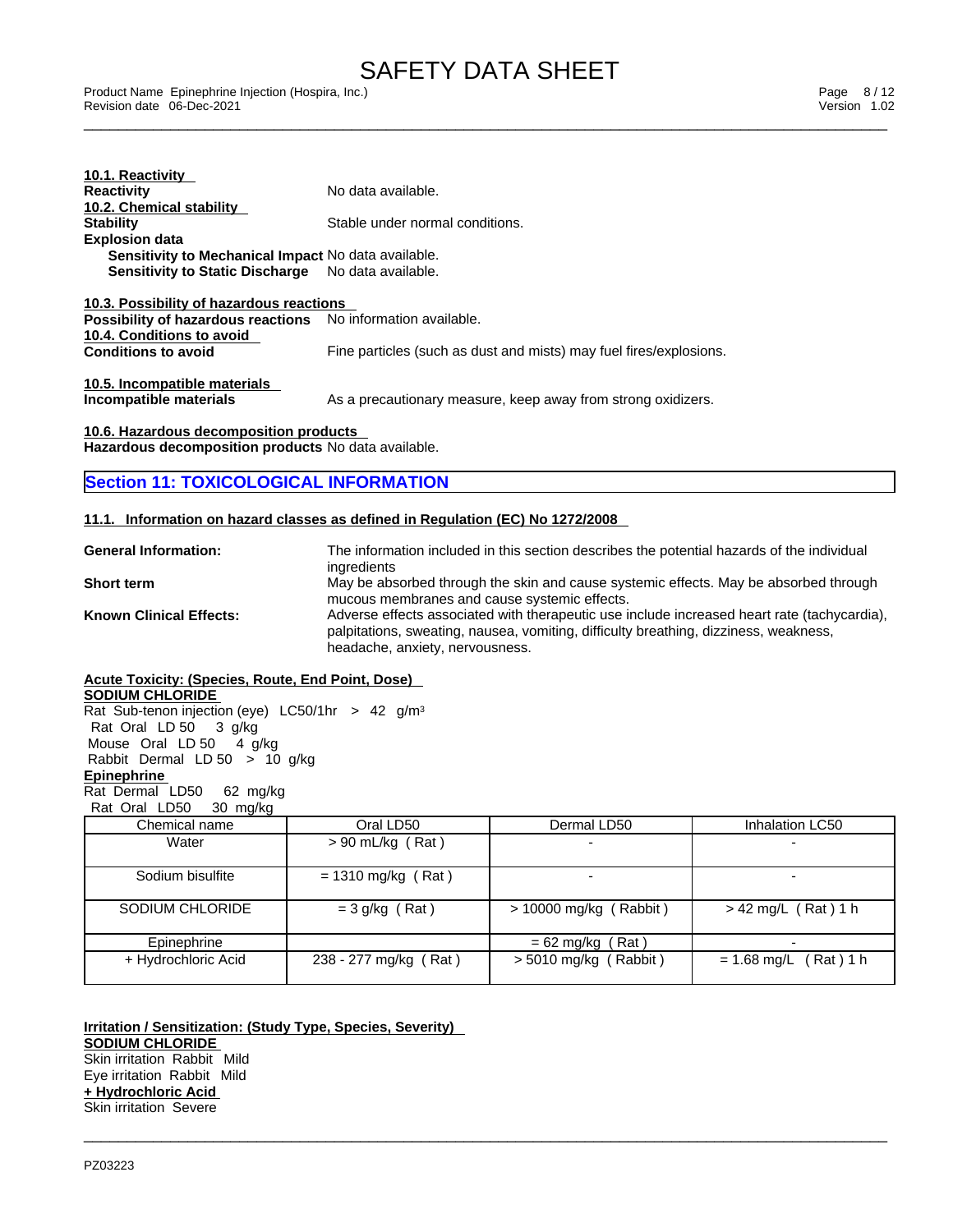Eye irritation Severe

| <u>Epinephrine</u>                                         | <u>Reproduction &amp; Development Toxicity: (Duration, Species, Route, Dose, End Point, Effect(s))</u> |
|------------------------------------------------------------|--------------------------------------------------------------------------------------------------------|
|                                                            | Embryo / Fetal Development Rat Intravenous Dose not specified Not teratogenic                          |
|                                                            | Embryo / Fetal Development Rabbit Subcutaneous 30 times human dose LOAEL Developmental toxicity        |
|                                                            | Embryo / Fetal Development Mouse Subcutaneous 7 times human dose LOAEL Developmental toxicity          |
| Genetic Toxicity: (Study Type, Cell Type/Organism, Result) |                                                                                                        |
| <b>Epinephrine</b>                                         |                                                                                                        |
| Bacterial Mutagenicity (Ames) Salmonella                   | Negative                                                                                               |
| Sister Chromatid Exchange Negative with activation         |                                                                                                        |
| + Hydrochloric Acid                                        | Sister Chromatid Exchange Chinese Hamster Ovary (CHO) cells Equivocal without activation               |
| Bacterial Mutagenicity (Ames) Salmonella                   | Negative                                                                                               |
| In Vivo Micronucleus Rat Negative                          |                                                                                                        |
|                                                            |                                                                                                        |
| <b>Carcinogenicity</b>                                     | None of the components of this formulation are listed as a carcinogen by IARC, NTP or                  |
|                                                            | OSHA. See below                                                                                        |
| Sodium bisulfite<br>IARC                                   | Group 3 (Not Classifiable)                                                                             |
| + Hydrochloric Acid                                        |                                                                                                        |
| <b>IARC</b>                                                | Group 3 (Not Classifiable)                                                                             |
|                                                            |                                                                                                        |
|                                                            |                                                                                                        |
| 11.2. Information on other hazards                         |                                                                                                        |
| 11.2.1. Endocrine disrupting properties                    |                                                                                                        |
| <b>Endocrine disrupting properties</b>                     | No information available.                                                                              |
|                                                            |                                                                                                        |
|                                                            |                                                                                                        |
| 11.2.2. Other information<br>Other adverse effects         | No information available.                                                                              |
|                                                            |                                                                                                        |
| <b>Section 12: ECOLOGICAL INFORMATION</b>                  |                                                                                                        |
|                                                            |                                                                                                        |
| <b>Environmental Overview:</b>                             | Environmental properties have not been investigated. Releases to the environment should                |
|                                                            | be avoided.                                                                                            |
| 12.1. Toxicity                                             |                                                                                                        |
|                                                            |                                                                                                        |
| No information available                                   |                                                                                                        |
| 12.2. Persistence and degradability                        |                                                                                                        |
| Persistence and degradability                              | No information available.                                                                              |
|                                                            |                                                                                                        |
|                                                            |                                                                                                        |
|                                                            |                                                                                                        |
| 12.3. Bioaccumulative potential                            |                                                                                                        |
|                                                            |                                                                                                        |
| <b>Bioaccumulation</b>                                     | No information available.                                                                              |
|                                                            |                                                                                                        |
|                                                            |                                                                                                        |
| 12.4. Mobility in soil                                     |                                                                                                        |
|                                                            |                                                                                                        |
| <b>Mobility in soil</b>                                    | No information available.                                                                              |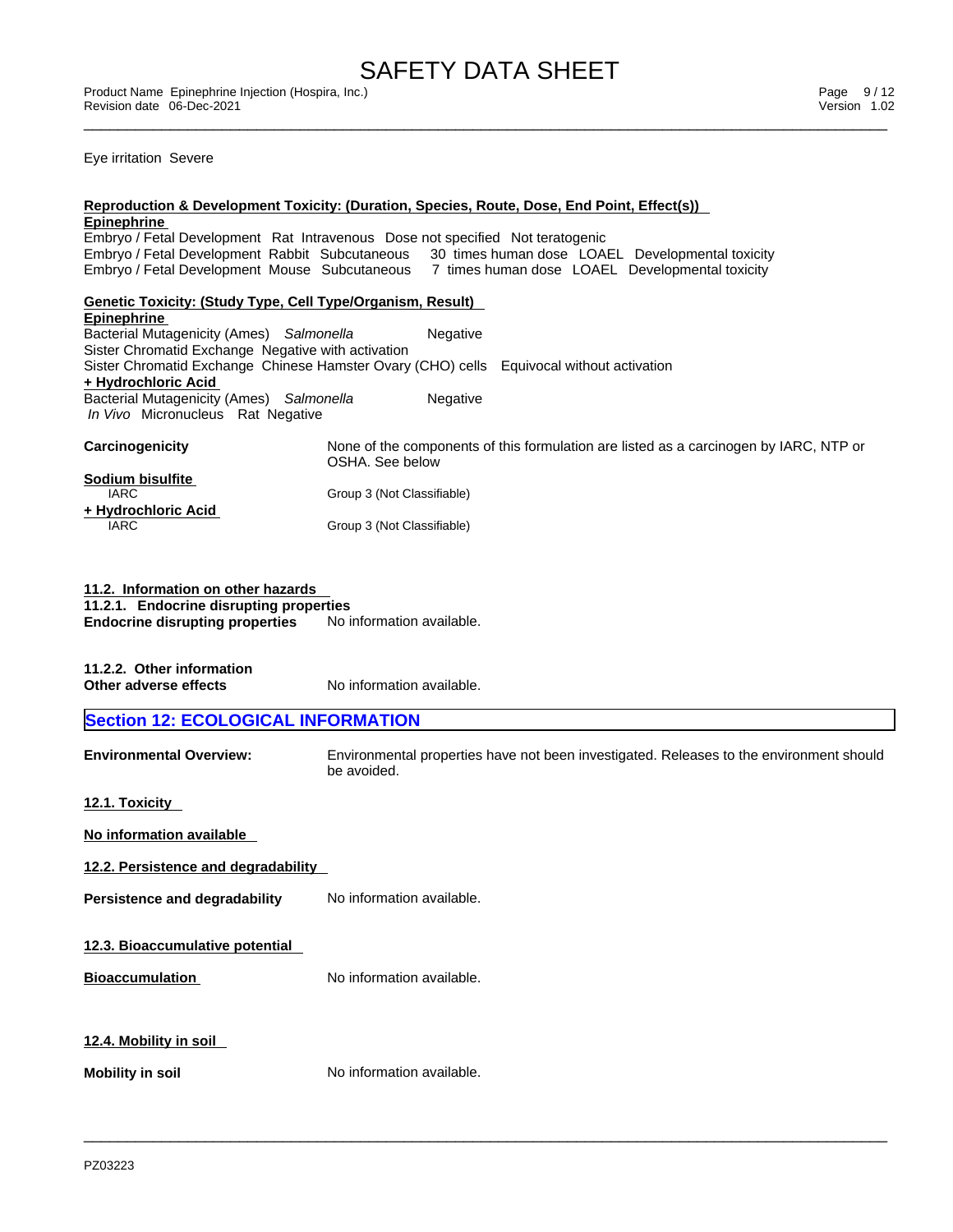### **12.5. Results of PBT and vPvB assessment**

#### **PBT** and **vPvB** assessment No information available.

| Chemical name       | PBT and vPvB assessment                             |
|---------------------|-----------------------------------------------------|
| Sodium bisulfite    | The substance is not PBT / vPvB PBT assessment does |
|                     | not apply                                           |
| Sodium citrate      | The substance is not PBT / vPvB PBT assessment does |
|                     | not apply                                           |
| SODIUM CHLORIDE     | The substance is not PBT / vPvB PBT assessment does |
|                     | not apply                                           |
| + Hydrochloric Acid | The substance is not PBT / vPvB PBT assessment does |
|                     | not apply                                           |

#### **12.6. Endocrine disrupting properties**

**Endocrine disrupting properties** No information available.

#### **12.7. Other adverse effects**

No information available.

# **Section 13: DISPOSAL CONSIDERATIONS**

### **13.1. Waste treatment methods**

Dispose of waste in accordance with all applicable laws and regulations. Member State specific and Community specific provisions must be considered. Considering the relevant known environmental and human health hazards of the material, review and implement appropriate technical and procedural wastewater and waste disposal measures to prevent occupational exposure and environmental release. It is recommended that waste minimization be practiced. The best available technology should be utilized to prevent environmental releases. This may include destructive techniques for waste and wastewater.<br>Other Information The US Federal EPA waste listing for epinephrine does not include epin

The US Federal EPA waste listing for epinephrine does not include epinephrine salts. Disposal should be performed in accordance with all federal, state, and local regulatory requirements.

| lChen<br>$\sim$<br>name | <b>DOL</b><br>√astes<br>eries | $\cdots$<br>DOD:<br>⊰ariae<br>Wastes<br>∴CRA<br>. | <b>RCRA</b><br>.<br>Wastes<br>Series | DOD A<br>.<br>Mactor)<br>`arıa.<br>.KURA |
|-------------------------|-------------------------------|---------------------------------------------------|--------------------------------------|------------------------------------------|
| Epiner<br>ш             |                               |                                                   | Present                              |                                          |

# **Section 14: TRANSPORT INFORMATION**

**The following refers to all modes of transportation unless specified below.**

Not regulated for transport under USDOT, EUADR, IATA, or IMDG regulations.

# **Section 15: REGULATORY INFORMATION**

**15.1. Safety, health and environmental regulations/legislation specific for the substance or mixture**

**Water** 

**CERCLA/SARA Section 313 de minimus %**

Not Listed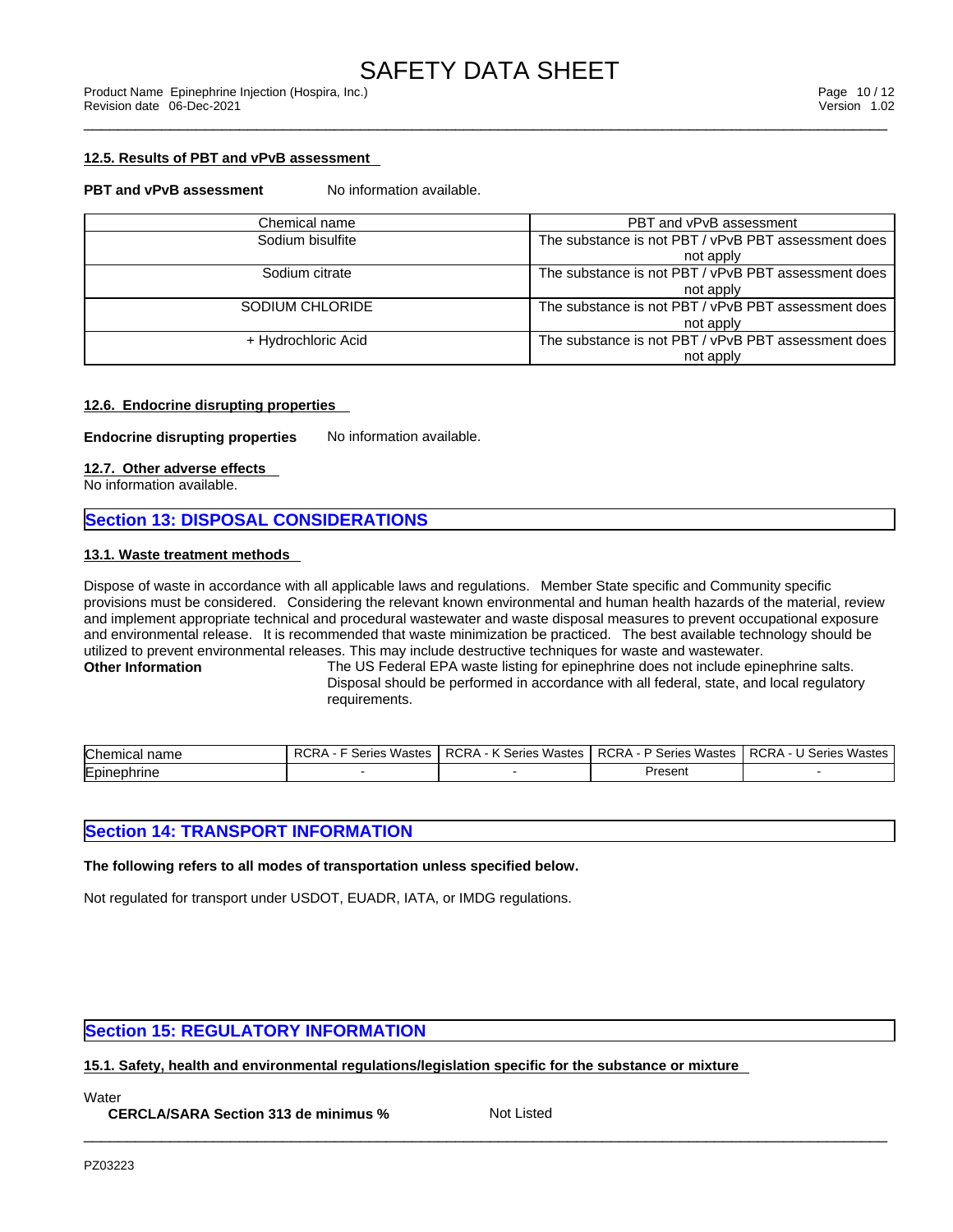\_\_\_\_\_\_\_\_\_\_\_\_\_\_\_\_\_\_\_\_\_\_\_\_\_\_\_\_\_\_\_\_\_\_\_\_\_\_\_\_\_\_\_\_\_\_\_\_\_\_\_\_\_\_\_\_\_\_\_\_\_\_\_\_\_\_\_\_\_\_\_\_\_\_\_\_\_\_\_\_\_\_\_\_\_\_\_\_\_\_\_\_\_ Product Name Epinephrine Injection (Hospira, Inc.) Page 11 / 12 Revision date 06-Dec-2021 Version 1.02

| <b>California Proposition 65</b>                        | <b>Not Listed</b> |
|---------------------------------------------------------|-------------------|
| TSCA                                                    | Present           |
| <b>EINECS</b>                                           | 231-791-2         |
| <b>AICS</b>                                             | Present           |
| Sodium bisulfite                                        |                   |
| <b>CERCLA/SARA Section 313 de minimus %</b>             | Not Listed        |
| <b>Hazardous Substances RQs</b>                         | 5000 lb           |
| <b>California Proposition 65</b>                        | <b>Not Listed</b> |
| <b>TSCA</b>                                             | Present           |
| <b>EINECS</b>                                           | 231-548-0         |
| <b>AICS</b>                                             | Present           |
| Sodium citrate                                          |                   |
| <b>CERCLA/SARA Section 313 de minimus %</b>             | <b>Not Listed</b> |
| <b>California Proposition 65</b>                        | Not Listed        |
| <b>TSCA</b>                                             | Present           |
| <b>EINECS</b>                                           | 200-675-3         |
| <b>AICS</b>                                             | Present           |
| Standard for Uniform Scheduling of Medicines and        | Schedule 5        |
| <b>Poisons (SUSMP)</b>                                  |                   |
| SODIUM CHLORIDE                                         |                   |
| <b>CERCLA/SARA Section 313 de minimus %</b>             | <b>Not Listed</b> |
| <b>California Proposition 65</b>                        | <b>Not Listed</b> |
| <b>TSCA</b>                                             | Present           |
| <b>EINECS</b>                                           | 231-598-3         |
| <b>AICS</b>                                             | Present           |
| Epinephrine                                             |                   |
| <b>CERCLA/SARA Section 313 de minimus %</b>             | Not Listed        |
| <b>Hazardous Substances RQs</b>                         | 1000 lb           |
| <b>California Proposition 65</b>                        | <b>Not Listed</b> |
| TSCA                                                    | Present           |
| <b>EINECS</b>                                           | 200-098-7         |
| <b>AICS</b>                                             | Present           |
| Standard for Uniform Scheduling of Medicines and        | Schedule 3        |
| <b>Poisons (SUSMP)</b>                                  | Schedule 4        |
| + Hydrochloric Acid                                     |                   |
| <b>CERCLA/SARA Section 313 de minimus %</b>             | 1.0%              |
| <b>Hazardous Substances RQs</b>                         | 5000 lb           |
| <b>California Proposition 65</b>                        | <b>Not Listed</b> |
| TSCA                                                    | Present           |
| <b>EINECS</b>                                           | 231-595-7         |
| <b>AICS</b>                                             | Present           |
| <b>Standard for Uniform Scheduling of Medicines and</b> | Schedule 5        |
| <b>Poisons (SUSMP)</b>                                  | Schedule 6        |
|                                                         |                   |

| Chemical name    | French RG number | <b>Title</b>             |
|------------------|------------------|--------------------------|
| Sodium bisulfite | RG 66            | -                        |
| 7631-90-5        |                  |                          |
| SODIUM CHLORIDE  | <b>RG 78</b>     | $\overline{\phantom{0}}$ |
| 7647-14-5        |                  |                          |

#### **European Union**

Take note of Directive 98/24/EC on the protection of the health and safety of workers from the risks related to chemical agents at work

#### **Authorizations and/or restrictions on use:**

This product does not contain substances subject to authorization (Regulation (EC) No. 1907/2006 (REACH), Annex XIV) This product does not contain substances subject to restriction (Regulation (EC) No. 1907/2006 (REACH), Annex XVII)

| Chemical name i       | Restricted substance per REACH<br>Annex XVII | Substance subject to authorization per<br><b>REACH Annex XIV</b> |
|-----------------------|----------------------------------------------|------------------------------------------------------------------|
| Epinephrine - 51-43-4 | Use restricted. See item 75.                 |                                                                  |